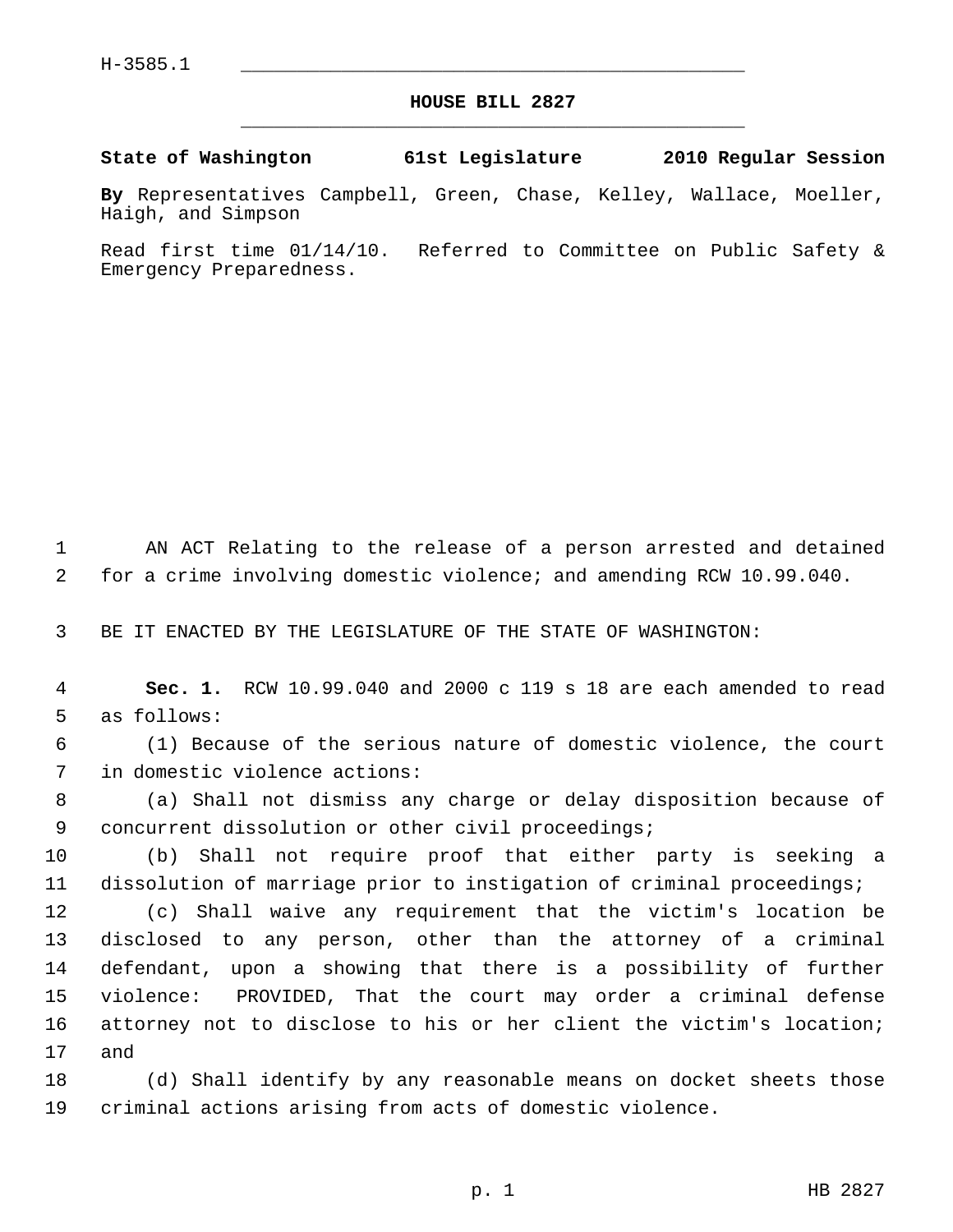1 (2)(a) Because of the likelihood of repeated violence directed at 2 those who have been victims of domestic violence in the past, a person 3 who is arrested and detained for a crime involving domestic violence 4 may not be released from custody on bail or personal recognizance until 5 the person has appeared before the court at the preliminary appearance 6 or arraignment. When any person charged with or arrested for a crime 7 involving domestic violence is released from custody before arraignment 8 or trial on bail or personal recognizance, the court authorizing the 9 release may prohibit that person from having any contact with the 10 victim. The jurisdiction authorizing the release shall determine 11 whether that person should be prohibited from having any contact with 12 the victim. If there is no outstanding restraining or protective order 13 prohibiting that person from having contact with the victim, the court 14 authorizing release may issue, by telephone, a no-contact order 15 prohibiting the person charged or arrested from having contact with the 16 victim or from knowingly coming within, or knowingly remaining within, 17 a specified distance of a location.

18 (b) In issuing the order, the court shall consider the provisions 19 of RCW 9.41.800.

20 (c) The no-contact order shall also be issued in writing as soon as 21 possible.

22 (3) At the time of arraignment the court shall determine whether a 23 no-contact order shall be issued or extended. The no-contact order 24 shall terminate if the defendant is acquitted or the charges are 25 dismissed. If a no-contact order is issued or extended, the court may 26 also include in the conditions of release a requirement that the 27 defendant submit to electronic monitoring. If electronic monitoring is 28 ordered, the court shall specify who shall provide the monitoring 29 services, and the terms under which the monitoring shall be performed. 30 Upon conviction, the court may require as a condition of the sentence 31 that the defendant reimburse the providing agency for the costs of the 32 electronic monitoring.

33 (4)(a) Willful violation of a court order issued under subsection 34 (2) or (3) of this section is punishable under RCW 26.50.110.

35 (b) The written order releasing the person charged or arrested 36 shall contain the court's directives and shall bear the legend: 37 "Violation of this order is a criminal offense under chapter 26.50 RCW 38 and will subject a violator to arrest; any assault, drive-by shooting,